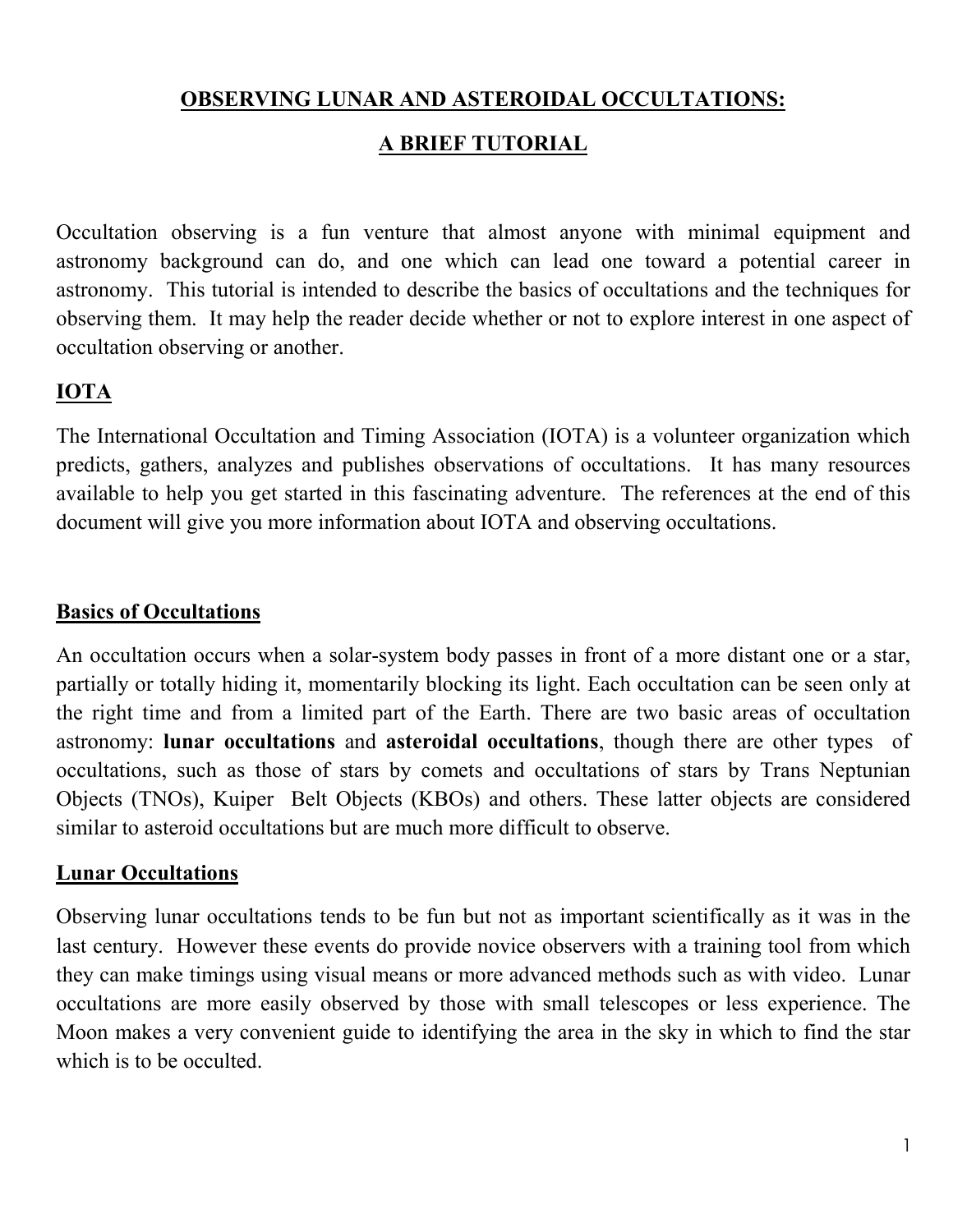

**A Lunar Occultation** As the Moon moves in its orbit, its projection on Earth results in a *total* lunar occultation of the star for those observers *between* points C and D**,** while a *grazing* lunar occultation of the star occurs *at* points **C** and **D** or anywhere along lines N and S.

Lunar occultations are ideally suited for small telescopes since they do not require locating a faint star in the sky. To observe a total lunar occultation of a star, simply find the Moon and locate the position along the edge of the lunar surface where the star is predicted to be as the moon moves in front of it. The star should then be easily visible. Since the Moon moves to the East across the sky, the first two weeks of the Lunar cycle is the best time to observe a star's disappearance, since the leading edge of the Moon is not illuminated by the Sun until after Full Moon. Similarly, the last two weeks of the Lunar cycle is the best time to observe the reappearance of a star as the Moon uncovers it since the trailing edge of the Moon will be dark during this period.

Beginners should start by observing total lunar occultations (which occur nightly from nearly everywhere on Earth) and then graduate to observing grazing occultations at the north or south poles of the Moon. Grazing events are rare and may require travel outside of your immediate area. Since these areas of the Moon are usually not illuminated by the Sun, the detection of disappearances and reappearances is easier because of the higher contrast.

In a grazing lunar occultation, an observer at just the right location on Earth will see the star "blink" on and off as it passes behind the mountainous north or south edge of the Moon.



**LEFT** – Lunar Grazing occultation geometry. Projection of Moon's edge on Earth. **RIGHT** – as the Moon moves, the star disappears/reappears as it passes behind very specific lunar features.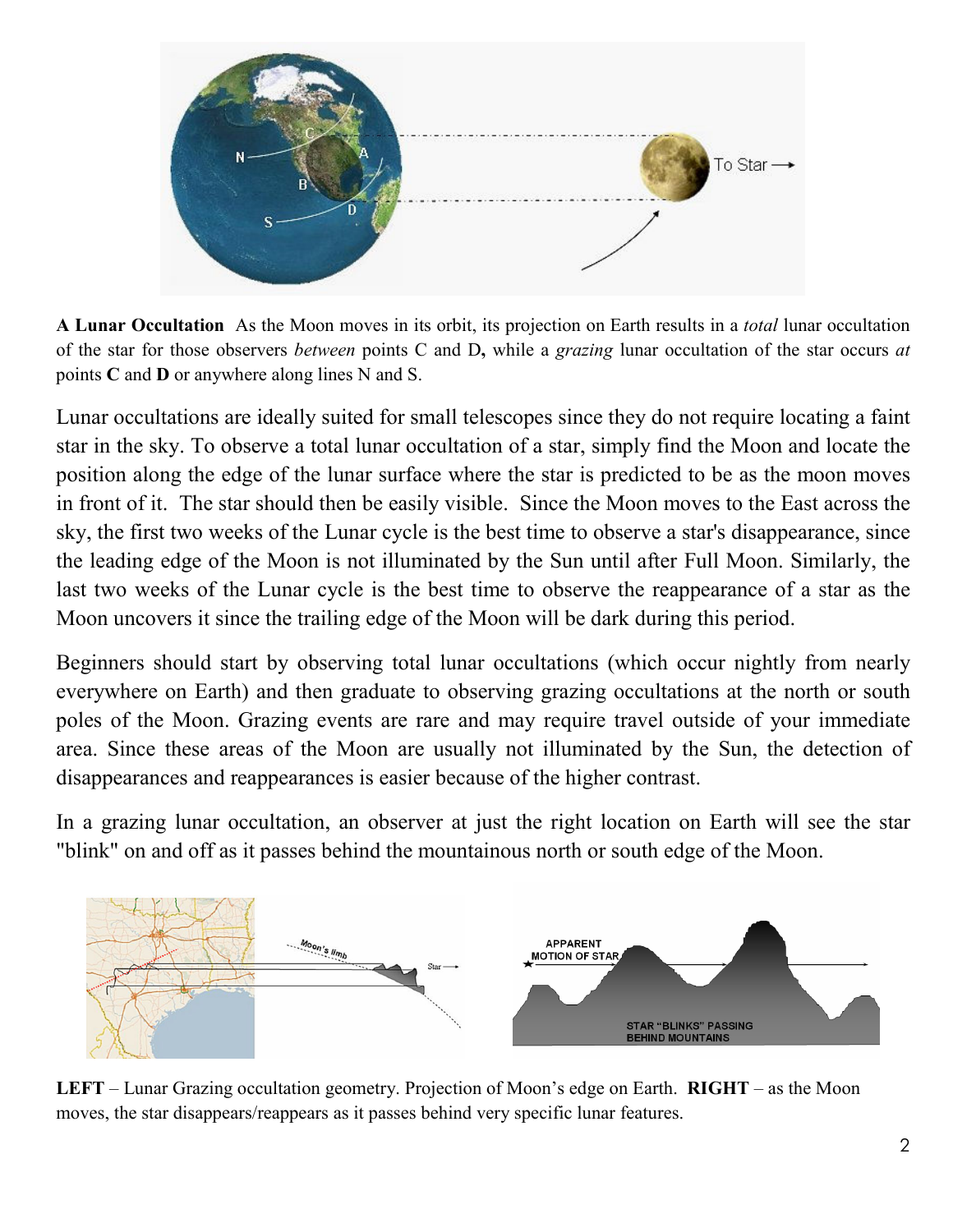After experiencing how interesting lunar occultation observing can be, one can progress to the next level – asteroid occultations.

## **Asteroid Occultations**

For asteroid occultations *it is not required to be able to see the asteroid* --*only the star which is to be occulted*. The asteroid is usually several magnitudes fainter and most of the time too faint to be detected in a small telescope. Predictions available from IOTA provide information on expected time of the occultation, the level of drop in the star's light and the expected duration (unlike that for grazing occultations). An observer can expect to see a single disappearance (or drop in starlight) and a single reappearance though it is possible to see step events.



**An Asteroid occultation**. As the asteroid moves in its orbit, a shadow is created from light cast by the star about to be occulted. The shadow (equal in size to the asteroid) then moves across the Earth. (Diagram not to scale)

Note in the diagram above that multiple observers span the shadow of the asteroid. In this way an outline of the actual shape of the asteroid can be determined - information that would be difficult or impossible to obtain in any way other than by visiting the asteroid itself!

## **What Do You Need in the Way of Knowledge and Equipment?**

Most importantly, all changes in the star's light must be accurately recorded and timed. A video camera and GPS time inserter are the best tools for this since passing clouds or poor seeing conditions can confuse a visual observer. In lieu of a video system and GPS time inserter, recording of radio station WWV on an audio recorder while the observer identifies D (disappearance) and R (reappearance) events can be used.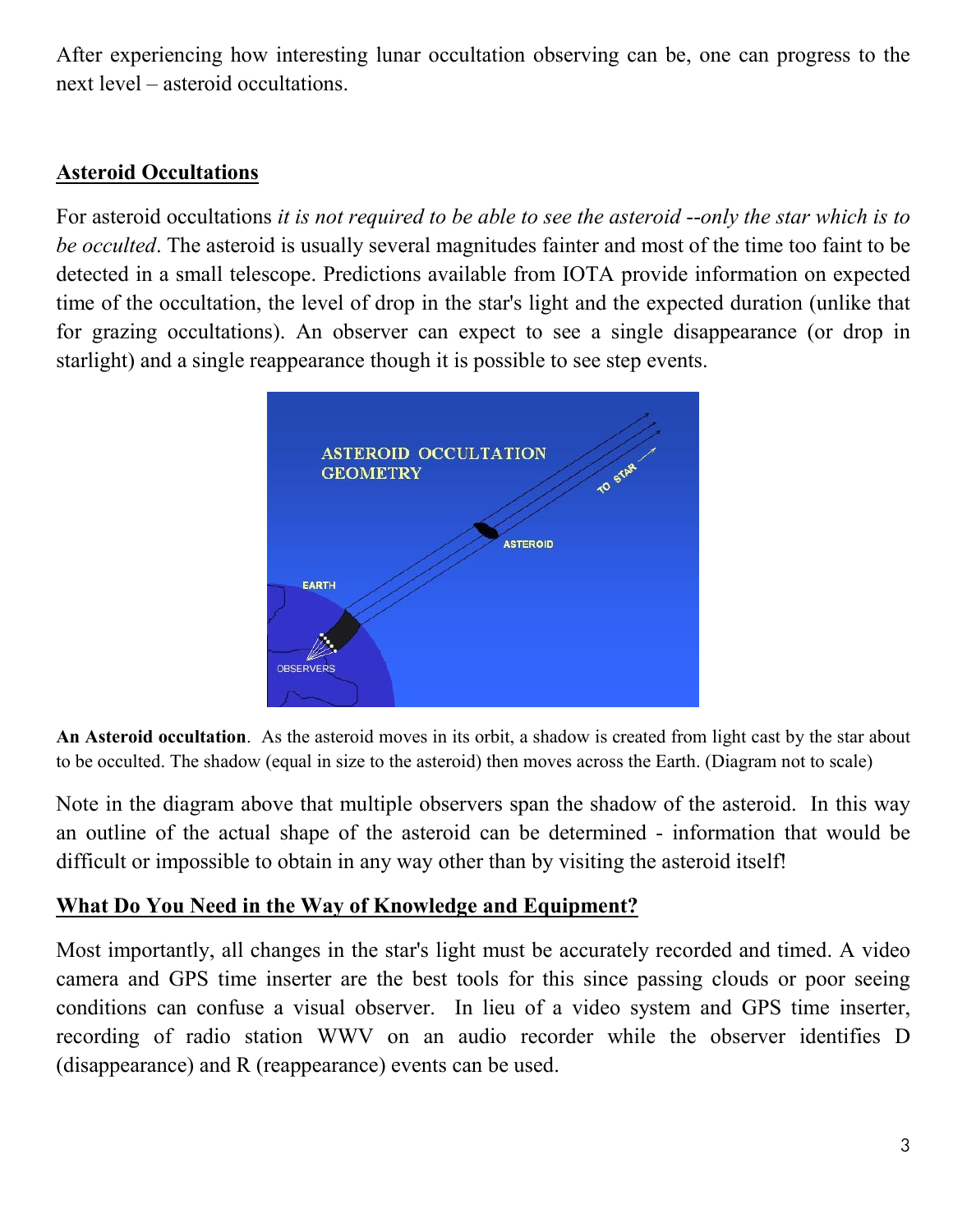You will need first a good, independent ability to find stars in the sky, a telescope with or without a tracking platform, and basic internet access (from your base of operations, usually at home). One cannot completely depend on automatic GO-TO telescopes to do the work of finding a target star which is scheduled to be eclipsed by a passing asteroid. It is mandatory to learn how to use star charts and in particular, to know how to "star hop" to the target star which could be anywhere from 6th to 13th magnitude depending upon the level of difficulty of the occultation target star. This area of occultation work provides the greatest opportunity for real discovery – unknown double stars, determination of the shapes and sizes of minor planets, and possible detection of a new natural asteroid satellite!

To observe a total lunar occultation you will need:

a) telescope,

b) recorder that can record your voice, either cassette or digital voice recording device,

c) shortwave radio that can pick up time signals at either 5, 10 or 15 Mhz (North America),

d) predicted time of the occultation event at your location.

You will begin by observing a star undergoing a lunar occultation, then recording it and consulting the *IOTA Manual*\* (chapter 3 and other online IOTA resources) to reduce and report your data.

The next phase will be to use your newfound abilities to observe (and perhaps record using the same equipment) an asteroidal occultation. Your prediction resource will be from www.asteroidoccultation.com which will aid you in geographic areas of best viewing, key information on each occultation, and star charts; then www.poyntsource.com/New/Global.htm to give you access to very detailed interactive maps to help you select an observing site and identify its precise geodetic coordinates in latitude and longitude. The *IOTA Manual*\* Appendix F will show you how to submit your observations.

If you enjoy this observation you can then advance to the next phase which is video recording of an asteroid occultation but this will require an investment of perhaps \$300-\$500 more or less to obtain a Supercircuits PC164C-EX-2 video camera, battery, camcorder (or digital video recorder, DVR), PA3 microphone; Canon ZR camcorder (usually from ebay) associated cables and an *IOTA VTI GPS time inserter*\*\*. In lieu of the IOTA VTI GPS Time Inserter, once can use a shortwave radio (approximate cost \$50-\$75) to receive time signals as stated above.

The GPS based video time inserter will identify and record the observing site location's latitude and longitude. The GPS time (Universal Time, UT) will be overlaid on the video in real time to 1/100 of a second or better. Bright star asteroid occultations usually require that the observer be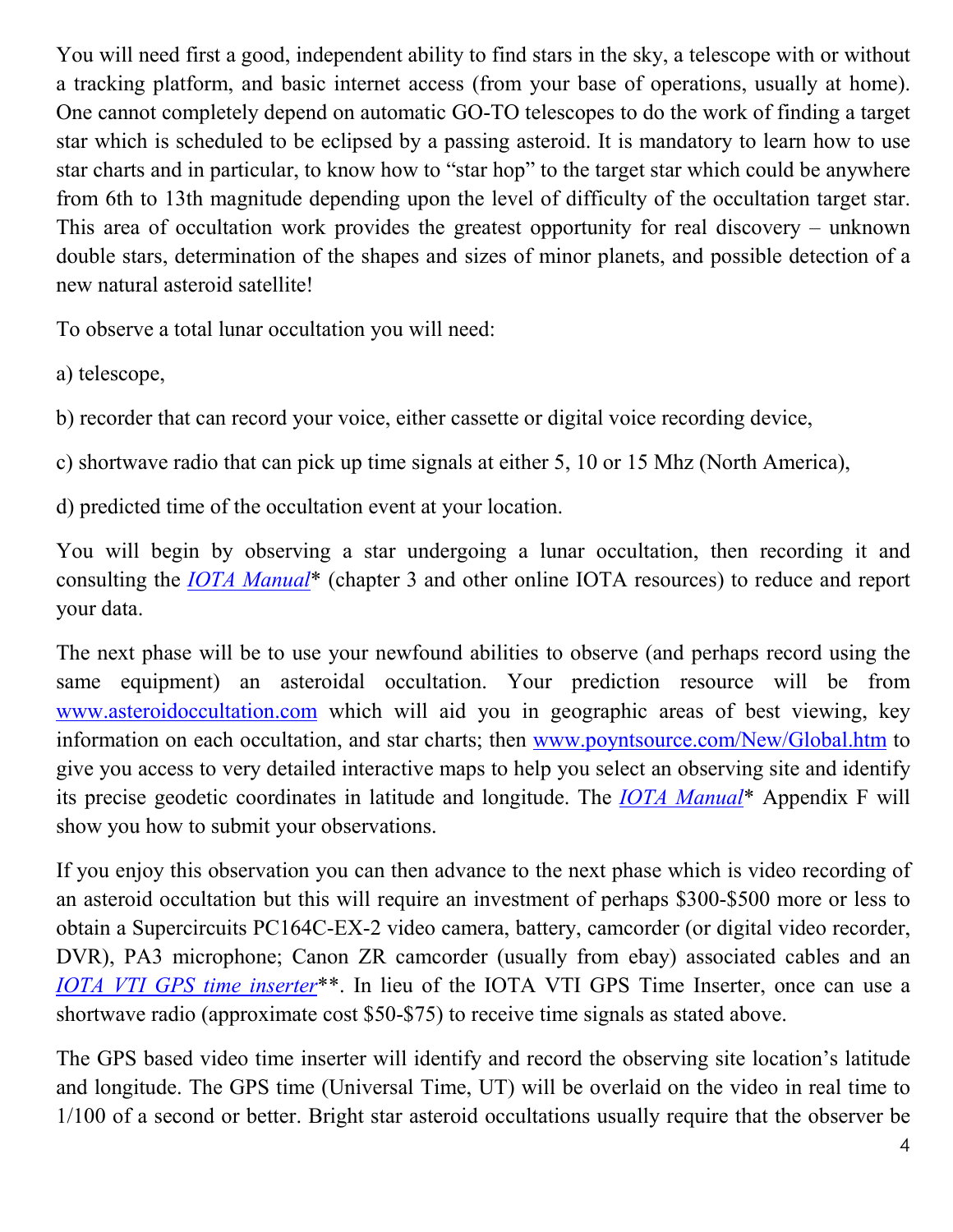mobile and travel. Only occasionally (typically a few times/year) can one observe an asteroid occultation from his/her home – the path widths  $(20km - 250 km)$  must cross over where you live. Being mobile will bring more events into range and provide more opportunities.





**Total Lunar Occultation** Sample video frames from a GPS Video Time Inserter.

**LEFT** – Star about to be occulted by the Moon. **RIGHT** – star has been occulted by the Moon's dark side. Notice the 0.033sec time increment from the left frame to the right frame. Moon's dark side is barely visible, sunlit part of Moon is extreme upper right

**LEFT**: Time/date displays reads: 3h 47m 30.574sec, March 26, 2010

**RIGHT**: Time/date displays reads: 3h 47m 30.607sec, March 26, 2010, this is 0.033sec (one video frame) later

More about asteroid events and how to observe them is in the *IOTA Manual*\* Chapter 6 and timing techniques for occultations see Chapter 8.

## **Single Observers vs. Multiple Observers**

For both lunar and asteroid occultations a single observer can produce but one data point, unless he/she is highly experienced in setting up multiple unattended video stations. One observer can achieve success but must never do so at the expense of other observers. Therefore there is a great need for a team of individuals working in coordination with one another or with other individuals/teams either nearby or in other geographic regions in order to maximize the amount of data that can be collected for a particular occultation.

*Occult Watcher\*\*\** is a program that allows observers to share with other observers their intended locations for observing asteroid occultations. Each observer inputs a location which then pops up as an icon on the path map. This allows one to avoid duplication of sites to optimize coverage and promote teamwork. Advance coordination of observation should be done in order to maximize results but especially to overcome weather obstacles. An experienced observer should be responsible to help train new people in the proper methods of understanding the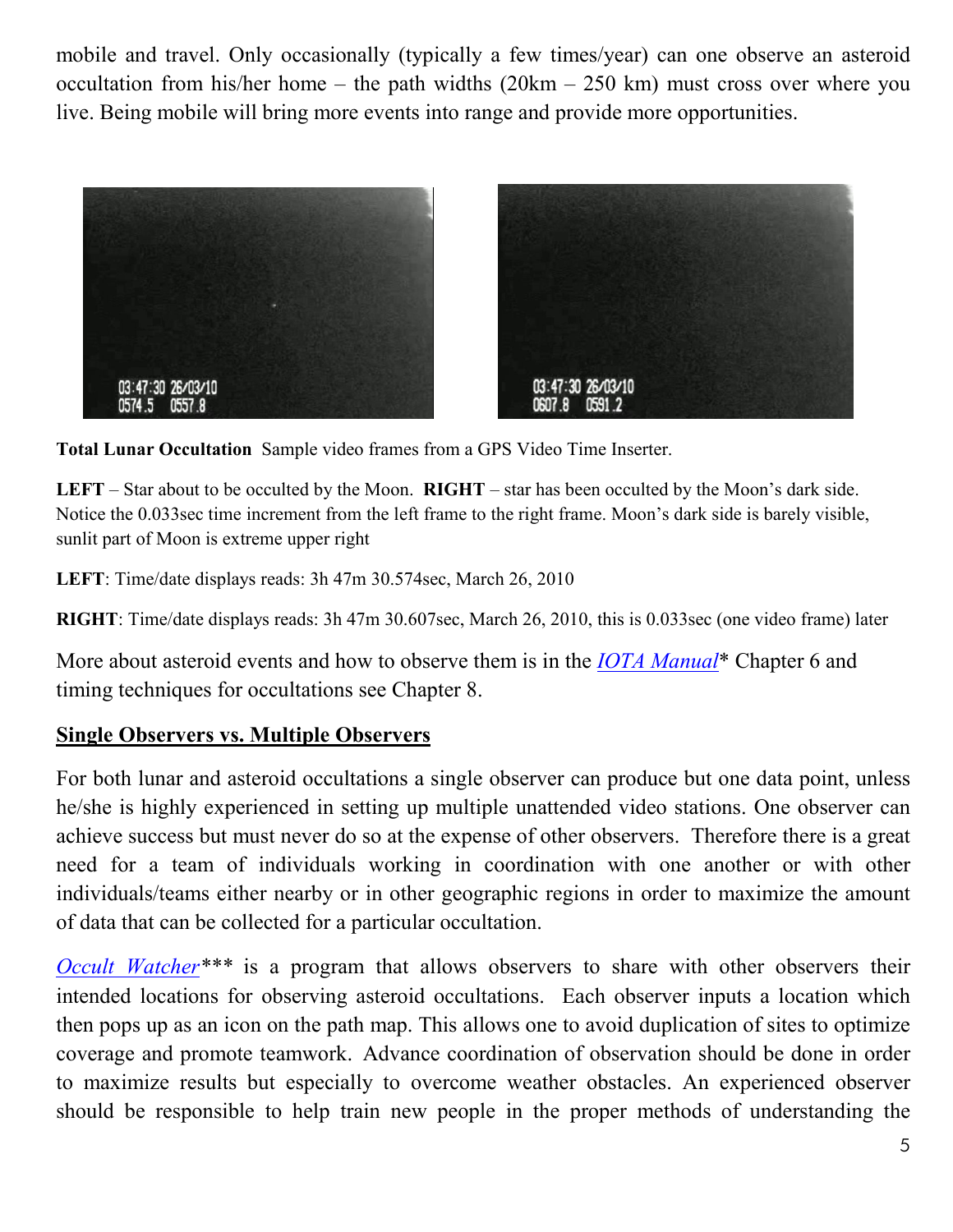predictions and how to accomplish successful data collection. The goal, beyond that of having fun, is to collect information that will be scientifically useful. Discipline and adherence to procedure will help achieve that.

For grazing lunar occultations, a single observer can only sample one small region of the lunar terrain as the star alternately disappears and reappears. By including other observers located at different places and spaced perpendicular to the first one, coverage of successive areas north and south can be made until the farthest observer is actually outside the path and sees no disappearance or reappearance. This will allow a profile of the mountains along the lunar limb to be drawn.

A "miss" (no occultation seen) observation might not seem useful but in occultation astronomy that data can be scientifically valuable as it can define the upper limit(s) of certain lunar features. A team is needed for a different reason where asteroid occultations are observed since the predictions are less reliable. A single observer may or may not actually see an asteroid occultation, but a broadly spaced team of observers will help ensure that the asteroid is actually observed to occult the star and can define areas where no occultation is seen. This provides valuable clues as to the prediction quality and can more accurately define the size of the asteroid shadow and size limitations of the asteroid.

## **What an Observer Should Expect to See**

A total lunar occultation will result in the star disappearing once, then reappearing tens of minutes later. For lunar grazing occultations, an observer should expect to see the star continuously as it approaches the lunar limb, then intermittently as it moves by changing topographic features, then continuously again as the Moon completely passes by. The sequence of events typically lasts from less than one minute to perhaps 2-4 minutes. Predictions of these events are generally quite accurate; the idea is to accurately time each disappearance, blink, dimming, reappearance and any other optical phenomena visible during the graze. This is best and most accurately accomplished with a sensitive surveillance-grade video camera attached to a telescope since the human eye/brain combination cannot react fast enough in the case of rapidly occurring activity. Step events (where the star's brightness does not drop or return instantly) may also be detected. Such events may be a signal of a double star. As can be seen in the earlier diagram of the projection of the Moon's limb onto the Earth's surface, a team of observers are needed to map the entire limb. They should be spread out perpendicular to each other to cover the entire lunar mountain range.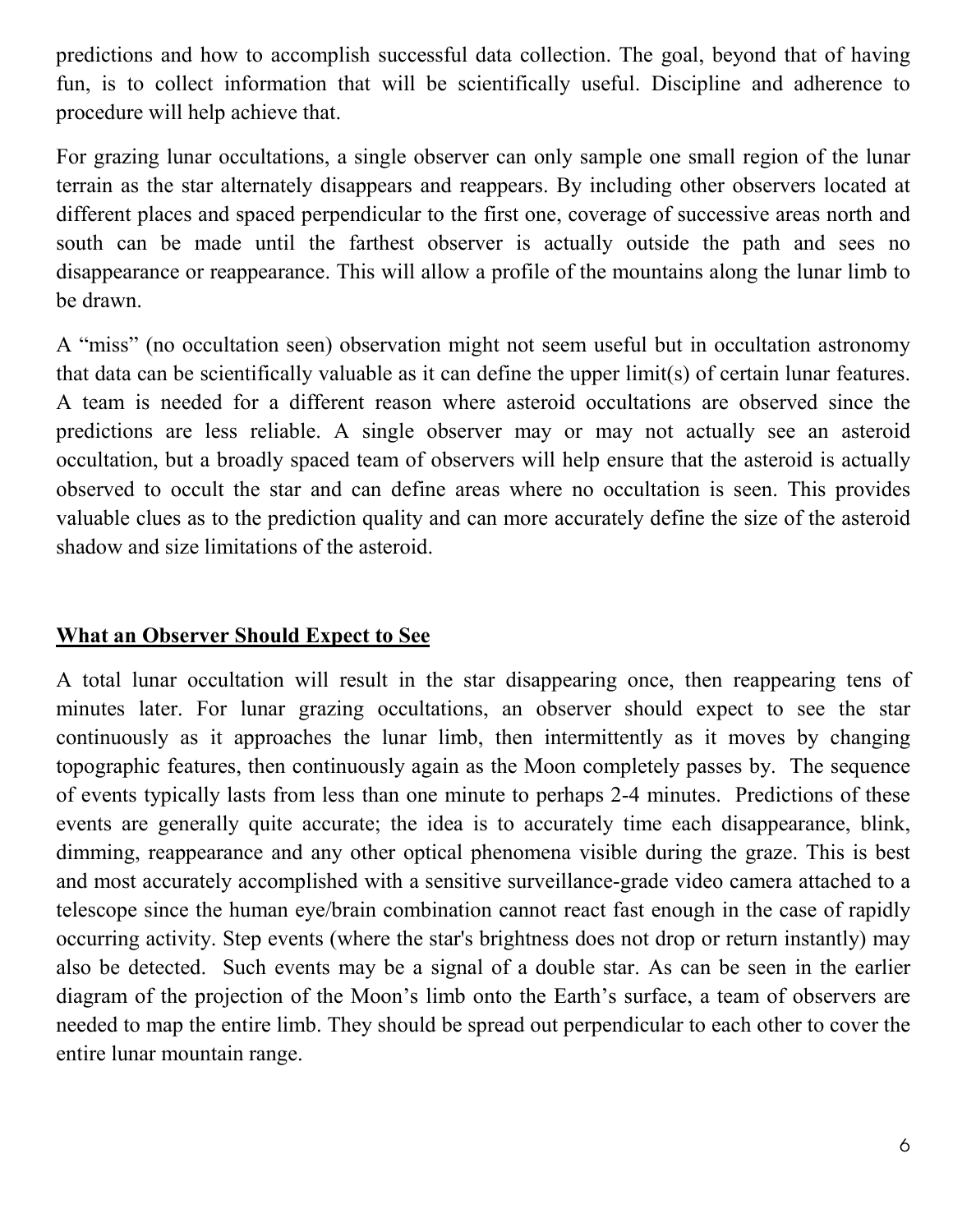Some asteroids actually have one or more satellites (also known as moons) orbiting them. As the asteroid moves in its orbit, it projects a shadow across Earth. Rarely, an unknown asteroid moon moving with it creates opportunity for discovery. Such secondary occultations should be expected to occur within +/- one minute of the actual asteroid occultation and be of very short duration, perhaps a fraction of a second and may be quite distant from the predicted asteroid shadow line. For this reason, if you cannot travel you should consider observing an asteroid occultation even if you are some distance from the predicted shadow line. You may be the person who discovers a new moon of the asteroid!



**Asteroid Moon Occultation.** Sometimes a satellite (moon) of an asteroid may cast a small shadow which moves in parallel with the shadow of the main asteroid body. (Diagram not to scale)

In many cases an observation of a predicted asteroid occultation will result in no occultation observed. This may be due to inaccurate data on the star position and/or asteroid orbit. Individually or combined, such errors contribute to what is termed a "miss" observation. Unlike some disciplines of astronomy, such negative data are always useful as these "misses" define size limitations on the asteroid observed.

### **Will I Be Paid for My Observations or Equipment?**

No. There is no payment for your effort. Occultation observing is primarily the result of amateur astronomers working to extend our knowledge of the solar system. The word amateur means the equivalent of 'lover of'; work is voluntary except by those from the professional community. You will have to obtain your own telescope, timing equipment, video camera and any other tools necessary to observe. While IOTA has attempted to obtain funding in the past, it has so far eluded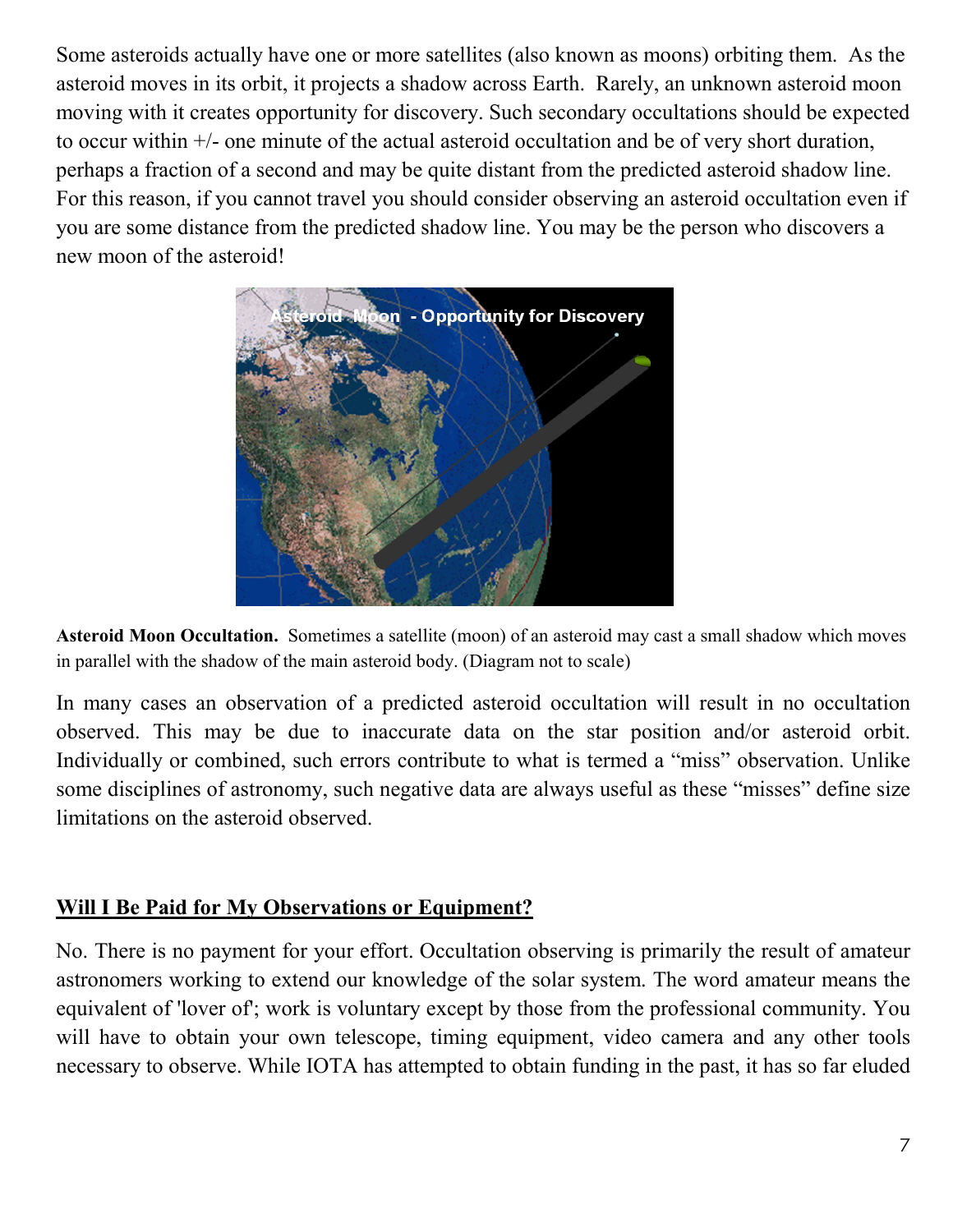us. This does not mean that a creative individual or group could not locally find a way to obtain money to provide equipment for observers as is done in schools for sports.

## **The Need For Accurate Timing**

Without having a record of accurate time, your observations are relatively useless for scientific contribution. If you are calling out your times into a voice recorder while watching through the telescope, your reaction time (difference between the moment you saw the event and when you called it out) varies from a large fraction of a second to several seconds depending upon the level of experience of the observer and other factors. Occultation timings are generally needed to millisecond accuracy (0.033sec) or better. This is best accomplished by video with a GPS time inserter\*\*. Beginning visual observers can use a tape recorder and voice "call outs" to record an observation but one will soon easily see upon attempting to reduce data from several closely spaced observers that there are significant errors in the visual observing / timing process. The best method of recording an occultation of any type is with a sensitive video camera, a GPS time inserter and a digital or analog camcorder--*not a computer*. While a laptop computer seems like an ideal method to record video/timing with the multitude of software applications/video capture cards, there are inherent problems and processing delays with these setups that can lead to timing errors of 0.10sec and larger. If you have a laptop computer, there is a way to record and time occultations with it that is GPS Time based. See Gerhard Dangl's website which explains how to do it: http://www.dangl.at/menu\_gge.htm

The necessary equipment (video camera, camcorders, DVR's) for occultation timing can be obtained in part from the used marketplace such as on www.astromart.com and www.ebay.com.

### **The Importance of Timings and Your Ground Position**

Time is the most important element in occultation observing for two reasons. You must have the most accurate time for your observations. Secondly, time is of the essence in planning for a particular occultation. The observer will have to define a 'timeline': planning the location of the site (if not observing at home), traveling to it, assuring its security, setting up equipment, dealing with unanticipated problems, locating the target star, and then making the observation. There are many factors that can impact execution of the timeline. In addition, your position in latitude and longitude needs to be known to  $\pm 100$  meters for an asteroid occultation and  $\pm 10$  meters for lunar/grazing occultations. Your elevation (altitude) needs to be known to  $\pm$ 5 meters. The GPS Video Time inserter described above displays the ground position and altitude on your recorder.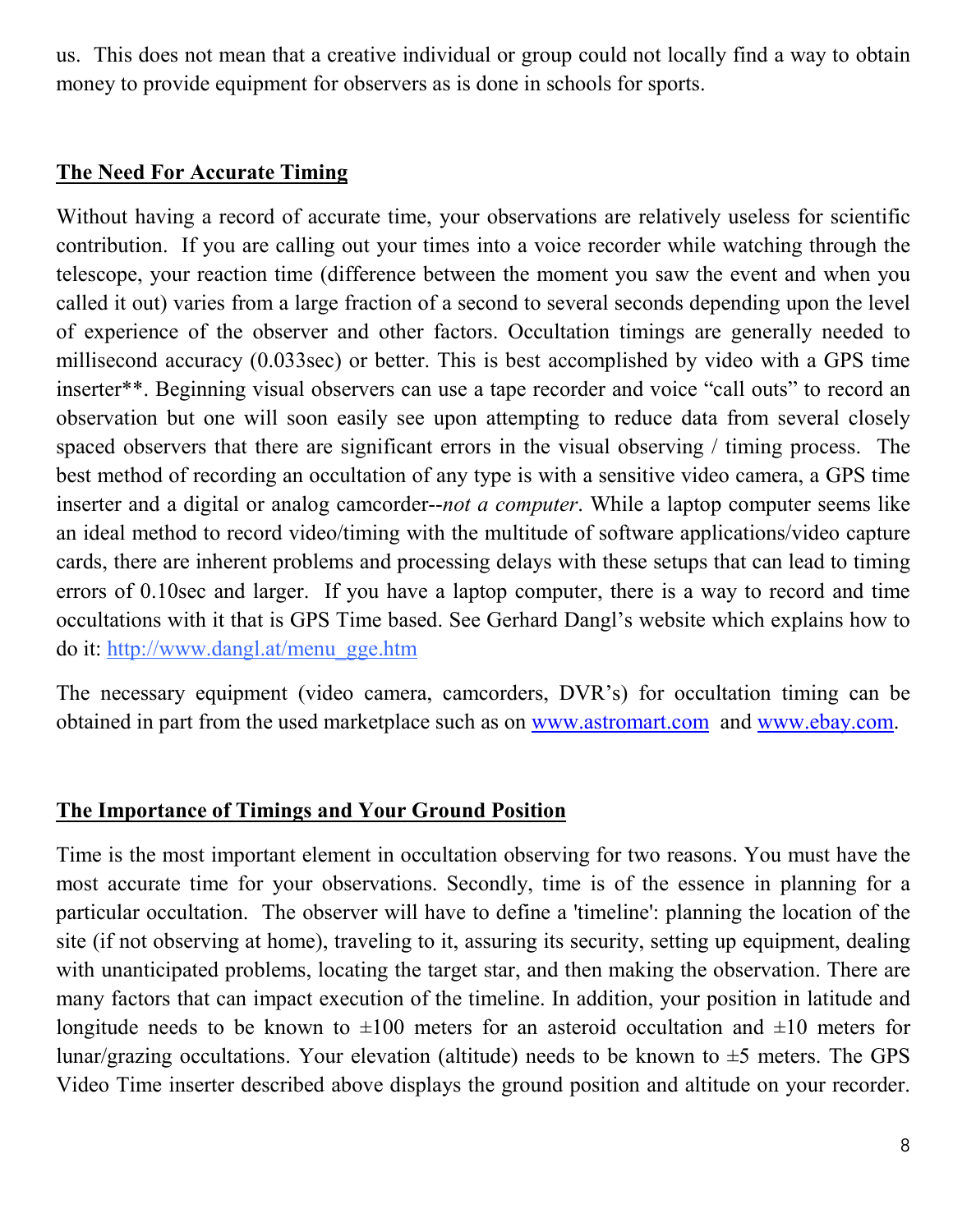Or one can determine their position/altitude from a low cost GPS commercially available receiver and/or online topographic maps.

# **Data Reduction**

Data from your efforts using video can be reduced by the software programs *LiMovie*<sup>1</sup> or *Tangra*<sup>2</sup> which will take video data (typical in an AVI file) and analyze it for occultation events, both for lunar and asteroid occultations. *LiMovie*<sup>1</sup> or *Tangra*<sup>2</sup> are free and are accurate tools, and can be learned at home on your own. There are also more experienced *LiMovie*<sup>1</sup> and *Tangra*<sup>2</sup> users who can be consulted if one has questions. Dr. Richard Nolthenius has a website explaining how to get your videos into a format for  $\frac{LiMovie^1 - \frac{http://www.cabrillo.edu/~molthenius/astocc/HowTo.html}{$ 



**Graphical "Light Curve" of a star before, during and after an occultation** Both graphs above show a 13 second duration drop in a star's light level caused by the asteroid 372 Palma passing in front of it.

**LEFT** – Light curve from *LiMovie*<sup>1</sup>. It shows the exact video frame of disappearance and reappearance of the target star (each blue dot represents a video frame, 0.033sec interval). **RIGHT** – Same results from the program *Tangra*<sup>2</sup>. Green data points are from a comparison star in the field whose brightness remained constant.

## **The Importance of Focal Reducers**

Finding a target star is the biggest challenge for asteroid occultations. The widest possible field of view is required especially for faint target stars. To obtain this a focal reducer is extremely helpful. If one is not used the process of finding the target (or relocating it) tends to be quite long and if an observer is having difficulty it could become an impossible task if one does not have sufficient star finding skills or have enough time.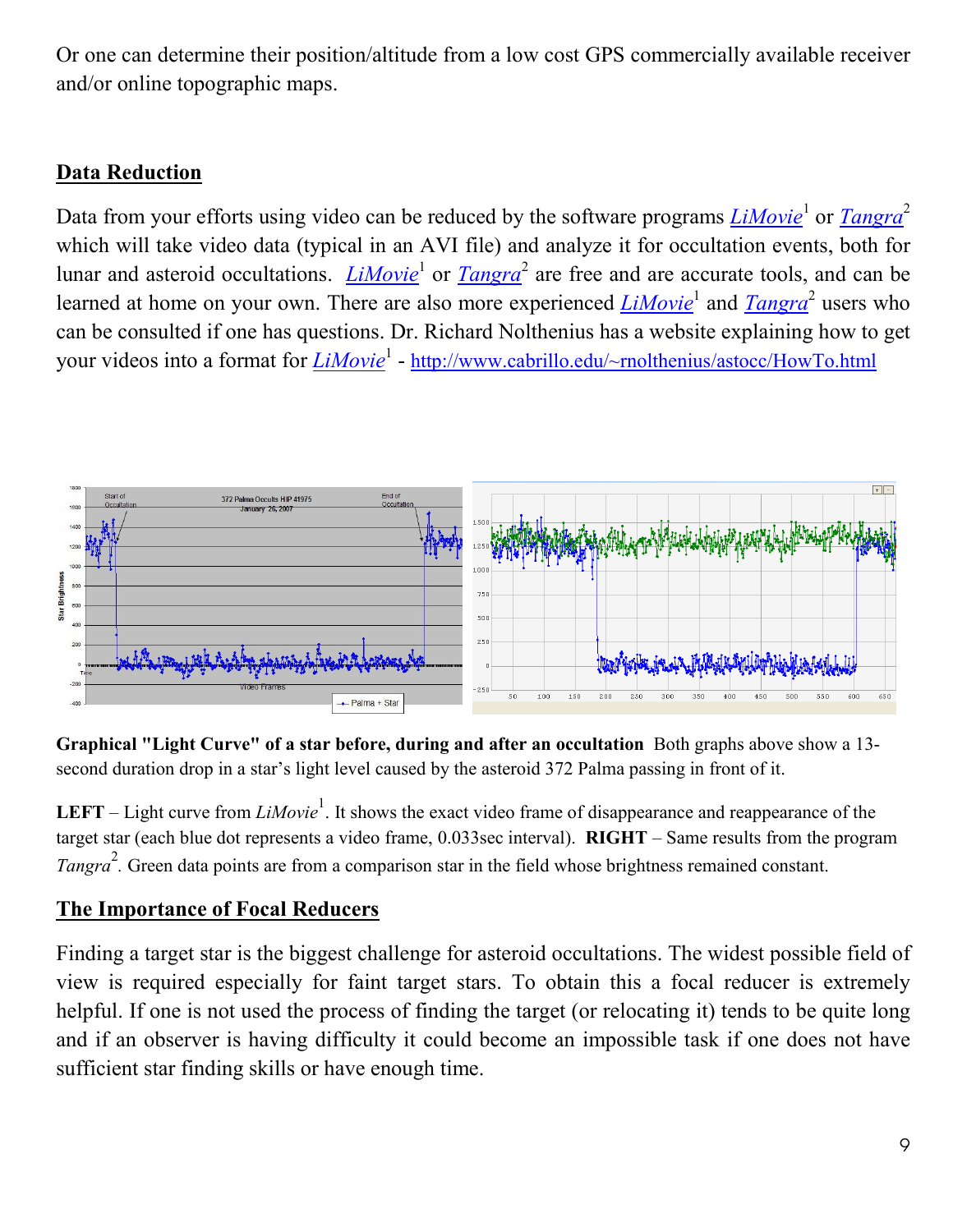## **Sources of Useful Information**

The *IOTA Manual*\* is a primary source for your reference. You may also Google the International Occultation Timing Association online to consult its various sites for key items, results, processes, publications and names of key people in the field. The *Journal of Occultation Astronomy* (JOA) is the official publication that documents results of IOTA work.

### **Obtaining Advice and Communicating With Others**

IOTA has a list server that can be used for (important and timely) written communication between occultation observers. It can also be used to obtain key contacts and advice. *It is not a tool for trivial conversation*. Planning and coordination amongst local observers should be done by phone, email or other communication tools; usually face to face communication is best. But the **IOTA** list server<sup>3</sup> can be an important aid in getting answers to questions for which you are experiencing great difficulty. The **IOTA** list server<sup>3</sup> page has many useful photos, files, charts, and graphs that may have already answered some of your questions; study them before you post on the list server.

# **Reporting Your Data**

There are report forms for lunar and asteroidal occultations and they must be submitted as soon as possible after your observations have been made. These forms have been developed over the years and are vital to collecting the minimum amount of detail necessary to process raw data into really useful information.

Asteroid occultation report forms can be found at http://www.asteroidoccultation.com/observations/Forms/AsteroidReportForms.html

Lunar occultation Report forms are in Excel format and can be downloaded from http://www.timerson.net/IOTA/LunarOccultationReportFormV2.0c3.xls

These report forms are also listed and explained in the *IOTA Manual*\* Appendix F. The *Occult Watcher*\*\*\* program also helps by pre-filling many of the fields in the reports for you.

### **Recognition**

Beyond simply enjoying an occultation in real time, your work may lead to being cited in a science publication or even a co-authorship of a technical article; it may result in a discovery credited to you or your group or to local recognition by an astronomical society. Occultation projects have been presented at science fairs. Some lucky amateurs have had an asteroid named